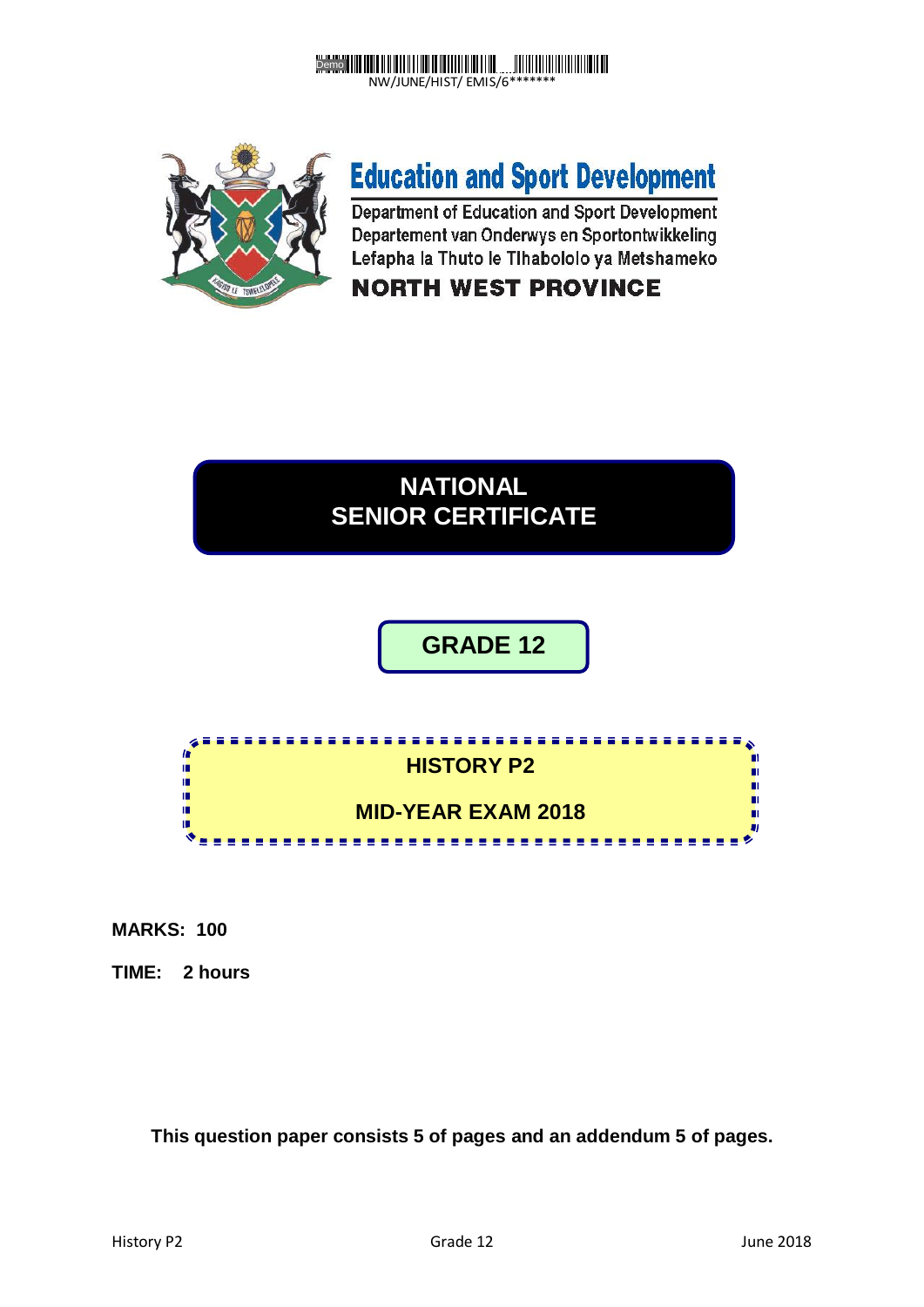# Demo

NW/JUNE/HIST/ EMIS/6\*

#### **INSTRUCTIONS AND INFORMATION**

1. This question paper consists of SECTION A and SECTION B based on the prescribed content framework in the CAPS document.

#### **SECTION A: SOURCE BASED QUESTIONS**

QUESTION 1: CIVIL RESISTANCE, 1970s to 1980s: SOUTH AFRICA The challenge of Black Consciousness to the apartheid state

#### **SECTION B: ESSAY QUESTIONS**

QUESTION 2: CIVIL RESISTANCE, 1970s to 1980s: SOUTH AFRICA The crisis of apartheid in the 1980s

- 2. This paper is set out of 100. Each question counts 50 marks and they are compulsory.
- 3. When answering questions, learners are required to demonstrate application of knowledge, skills and insight.
- 4. Rewriting of the source as answers will disadvantage learners.
- 5. Source Based Questions should be answered by referring to the addendum provided
- 6. Start each question on a new page and skip a line after each answer.
- 7. Write neatly and legibly.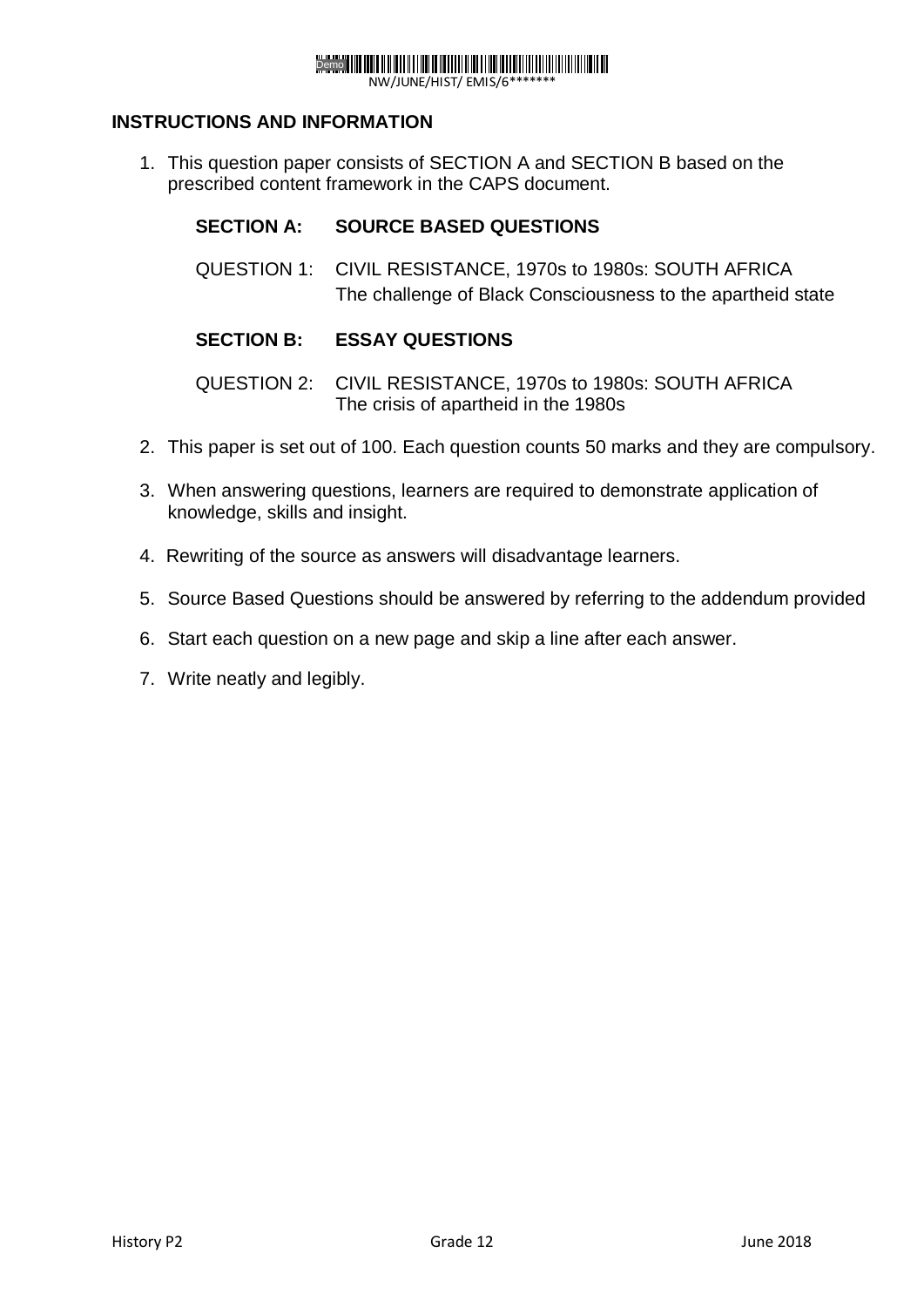## Demo **Hellin Hellin Hellin Fill Hellin Hell**

NW/JUNE/HIST/ EMIS/6\*\*\*\*\*\*\*

### **QUESTION 1: HOW DID THE PHILOSOPHY OF BLACK CONSCIOUSNESS INFLUENCE THE POLITICAL THINKING OF THE YOUTH IN SOUTH AFRICA IN THE 1970s?**

Study Sources 1A, 1B, 1C and 1D and answer the questions that follow.

- 1.1 Use Source 1A.
	- 1.1.1 Explain the concept *Black Consciousness* in your own words.

 $(1 \times 2)$  (2)

- 1.1.2 How, according to the source, should black people liberate themselves from the oppression of apartheid?  $(1 \times 1)$  (1)
- 1.1.3 Which groups, according to the source, are referred to as black  $people?$  (3 x 1) (3)
- 1.1.4 Using the evidence in the source and your own knowledge explain how black people were made to hate themselves. (1 x 2) (2)
- 1.1.5 Why, do you think, Biko launched a fierce struggle against apartheid?  $(1 \times 2)$  (2)
- 1.1.6 Explain how the philosophy of Black Consciousness challenged the principles of apartheid. (1 x 2) (2)
- 1.1.7 Quote evidence from the source, which suggests that the black man regarded himself as inferior to a white man.  $(1 \times 1)$  (1)
- 1.2 Study Source 1B.
	- 1.2.1 Explain how Murphy Morobe and the other young people were inspired by the philosophy of Black Consciousness.  $(2 \times 2)$  (4)
	- 1.2.2 Which THREE external factors mentioned in the source influenced Murphy Morobe against apartheid? (3 x 1) (3)
	- 1.2.3 Using the information in the source, comment on how meetings were organised to avoid the attention of the police.  $(1 \times 2)$  (2)
	- 1.2.4 Explain the usefulness of this source to a historian researching the influence of the philosophy of Black Consciousness on the youth in South Africa in the 1970s.  $(2 \times 2)$  (4)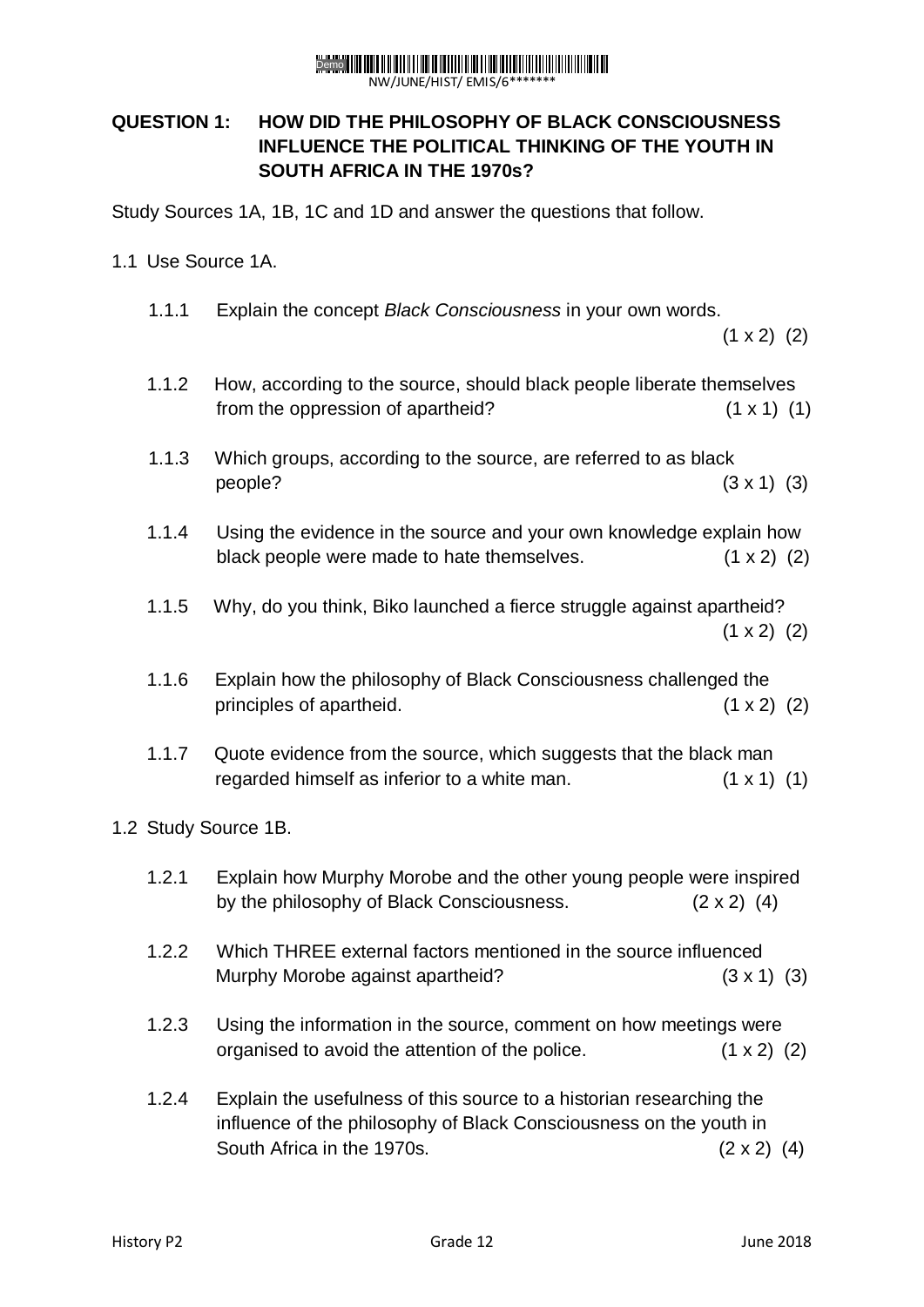## Demo **Heilie Heilie Heiliger der Schweizer**

NW/JUNE/HIST/ EMIS/6\*\*\*\*\*\*\*

- 1.3 Consult Source 1C.
	- 1.3.1 Using the information in the source, explain how the students of Soweto responded to the compulsory introduction of Afrikaans as a medium of instruction.  $(2 \times 2)$  (4)
	- 1.3.2 Why, do you think, this photograph would have been published in the media?  $(1 \times 2)$   $(2)$
- 1.4 Refer to Source 1D.
	- 1.4.1 Mention TWO organizations from the source that were formed by black students when they broke away from NUSAS. (2 x 1) (2)
	- 1.4.2 Give TWO pieces of evidence from the source that suggests black students were against the use of Afrikaans. (2 x 1) (2)
	- 1.4.3 Why was it necessary for black students to break away from the National Union of South African Students? (1 x 2) (2)
- 1.5. Study Sources 1C and 1D. Explain how the information in Source 1D supports the evidence in Source 1C regarding the influence of the philosophy of Black Consciousness on the youth in South Africa in the 1970s. (2 x 2) (4)
- 1.6 Using the information in the relevant sources and your own knowledge, write a paragraph of about EIGHT lines (about 80 words) explaining how the philosophy of Black Consciousness influenced the political thinking of the youth in South Africa in the 1970s. (8)

**[50]**